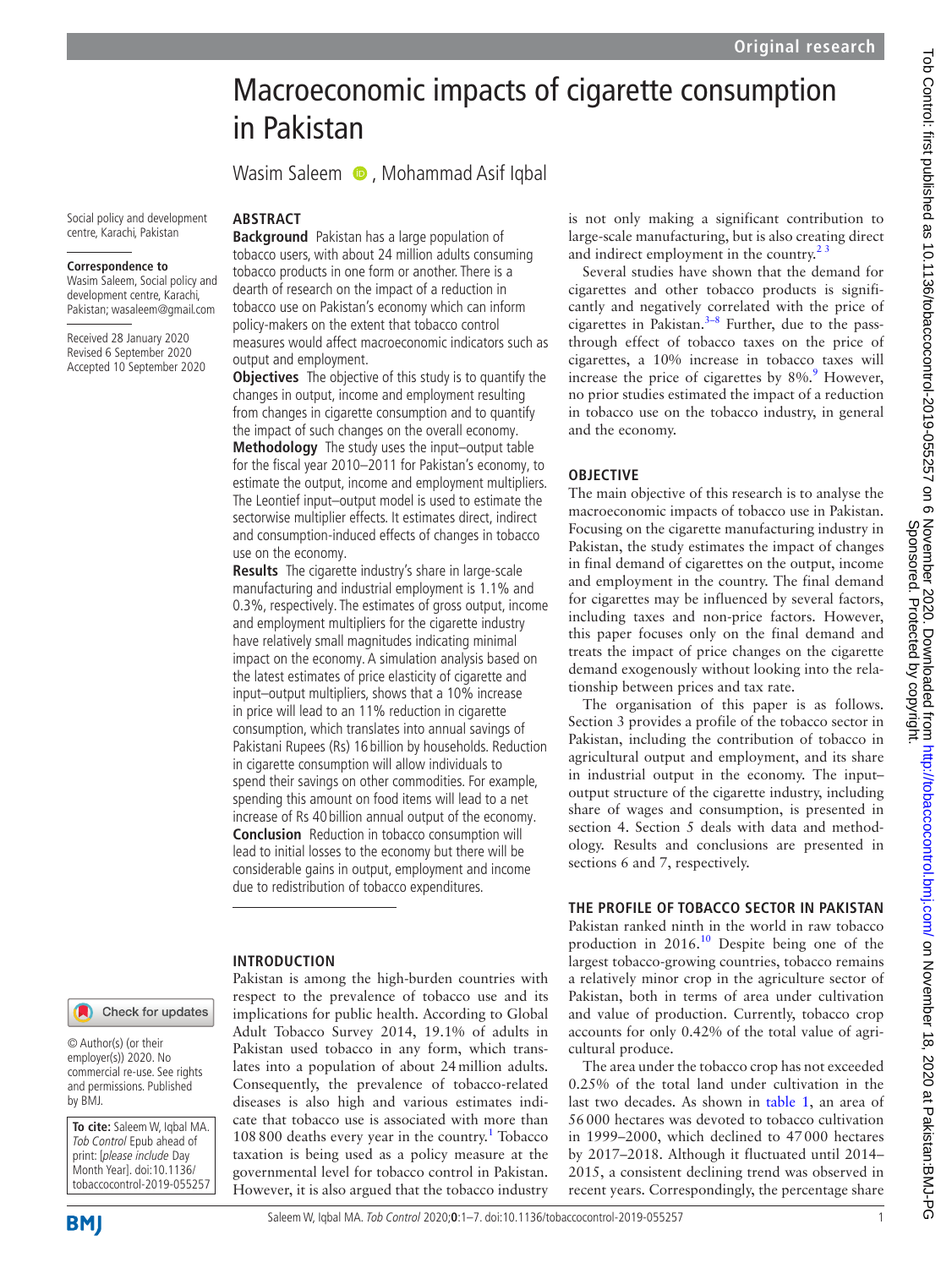# <span id="page-1-0"></span>**Table 1** Area under cultivation and tobacco production

| Years          | <b>Total cropped</b><br>area<br>(million hectares) | Area under<br>tobacco<br>(000 hectares) | Share of area<br>under tobacco<br>cultivation (%) | Production<br>of tobacco<br>(000 Tonnes) |
|----------------|----------------------------------------------------|-----------------------------------------|---------------------------------------------------|------------------------------------------|
| 1999-2000 22.7 |                                                    | 56                                      | 0.25                                              | 108                                      |
| 2004-2005 22.8 |                                                    | 50                                      | 0.22                                              | 101                                      |
| 2009-2010 23.9 |                                                    | 56                                      | 0.23                                              | 119                                      |
| 2010-2011      | 22.7                                               | 51                                      | 0.22                                              | 103                                      |
| 2011-2012 22.5 |                                                    | 46                                      | 0.20                                              | 98                                       |
| 2012-2013 22.6 |                                                    | 50                                      | 0.22                                              | 108                                      |
| 2013-2014 22.2 |                                                    | 49                                      | 0.22                                              | 130                                      |
| 2014-2015 23.3 |                                                    | 54                                      | 0.23                                              | 120                                      |
| 2015-2016 23.7 |                                                    | 53                                      | 0.22                                              | 116                                      |
| 2016-2017 23.3 |                                                    | 47                                      | 0.20                                              | 100                                      |
| 2017-2018 23.3 |                                                    | 47                                      | 0.20                                              | 100                                      |

Source: Economic Survey of Pakistan, Finance Division, Government of Pakistan.

of tobacco in the total cropped area also declined from 0.25 to 0.2 during the same period.

In 2018, Pakistan produced 100000 tonnes of raw tobacco. On average, the level of raw tobacco production in the country remained slightly over 100000 tonnes during 1999–2000 and 2017–2018. It peaked in 2013–2014 (130000 tonnes) and showed a downward trend thereafter. The decrease in production somewhat corresponds to the decrease in the area under cultivation. The level of farm employment is also low in the sector. According to estimates, based on Pakistan's Labour Force Survey (LFS) 2014–2015, only 8200 people are employed in the growing of tobacco, which constitutes only 0.03% of the total agriculture employment in the country.

Similar to tobacco cropping, the contribution of the cigarette industry in the economy is also small in terms of output and employment. Estimates show that the share of the cigarette industry in total industrial output (in terms of the value of production) was only 1.11% in 2017–2018; it has decreased from 1.63% in 2010–2011 [\(table](#page-1-1) 2). The price increase was the main cause of this decline in the production of cigarettes as the prices of cigarettes increased by 84% during this period. Correspondingly, the share of the cigarette industry in the overall employment also declined from 0.5% in 2010–2011 to 0.3% in 2017–2018. According to the estimates based on LFS 2014– 2015, only 23000 people were employed in this sector, which include both formal and informal manufacturing of cigarettes and is computed based on the weighted share of employment of the tobacco industry in total employment.

Between 2001 and 2018, the average domestic production of cigarettes was 60billion sticks; the average per annum imports and exports during this period was 0.6billion sticks and 0.4billion sticks per annum, respectively. So, domestic

<span id="page-1-1"></span>

|            | <b>Table 2</b> Share of the cigarette industry in the production and |
|------------|----------------------------------------------------------------------|
| employment |                                                                      |

| Years          |        | Share in industrial production* Share in industrial employment |
|----------------|--------|----------------------------------------------------------------|
| 2010-2011 1.63 |        | 0.5                                                            |
| 2014-2015 1.37 |        | 0.3                                                            |
| 2017-2018 1.11 |        |                                                                |
|                | .<br>. | .                                                              |

Source, Economic Survey of Pakistan and Labour Force Survey of Pakistan. \*At constant factor cost of 2005–2006.

# <span id="page-1-2"></span>**Table 3** Input-output structure of the cigarette industry (Rs million)

|                                        | Cigarette industry |
|----------------------------------------|--------------------|
| Agriculture                            | 27530              |
| Industry                               | 42 101             |
| <b>Services</b>                        | 213418             |
| A.Intermediate input use across sector | 283049             |
| <b>B.Value added</b>                   | 286993             |
| C. Total Value of output $(A+B)$       | 570041             |

Source: Input–output table of Pakistan economy 2010–2011, prepared by Federal Board of Revenue (FBR).

production is the primary source of consumption of cigarettes in Pakistan.

The above indicator shows that the magnitude of the tobacco industry is relatively small. A change in the final demand for the product will have a relatively small effect on the economy. But this requires analysis of the supply chain of the tobacco industry.

# **THE INPUT–OUTPUT STRUCTURE OF THE CIGARETTE INDUSTRY**

The input–output (IO) table 2010–2011 provides structural information about the tobacco sector (manufacturing of cigarettes) in Pakistan and its linkages with the rest of the economy. It is 81 by 81 matrix, which gives information about 81 sectors of the economy and provides information about the tobacco industry, separately. It divides the output of industry into the supply to other industries for intermediate consumption and value-added (compensation of employees, consumption of fixed capital and operating surplus). The demand side consists of the intermediate demand by industry, the demand for investment, the final household consumption, the final public consumption and the net exports. The changes in prices and indirect taxes will change the final demand vector.

According to the IO table, the total value of the output of the cigarette industry was Rs 570.0billion. In order to produce this output, the cigarette industry used intermediate inputs of Rs 283billion from the agriculture, industry and services sectors ([table](#page-1-2) 3). At the sector level, the cigarette industry used the input of Rs 0.37 from services, Rs 0.07 from industry and Rs 0.05 from agriculture sectors to produce an output of Rs 1. The value added by the cigarette industry was Rs 287billion. One important finding is that the supply of this sector is not used as an input in other sectors since cigarettes are the final product directly used for consumption by individuals. In other words, the cigarette industry has no forward linkages, it has only backward linkages.

#### **The share of wages and consumption**

The household sector receives wages for work done in the cigarette industry and spends some or all of this wage income on goods and services. Using the input–output table, [table](#page-2-0) 4 shows the wages and salaries received by employees working in the cigarette industry and final private consumption expenditure by the household on cigarettes. The share of wages in the total value of the output of the cigarette industry is 1.14%, which is much lower compared with other sectors of the economy—the average share of wages in the total value of the output of all sectors of the economy is more than 10%. This indicates that the size of the income multiplier for the cigarette industry is relatively low. The share of final private consumption in total private consumption is 3%—showing a relatively large consumption-induced effect on the cigarette industry multipliers.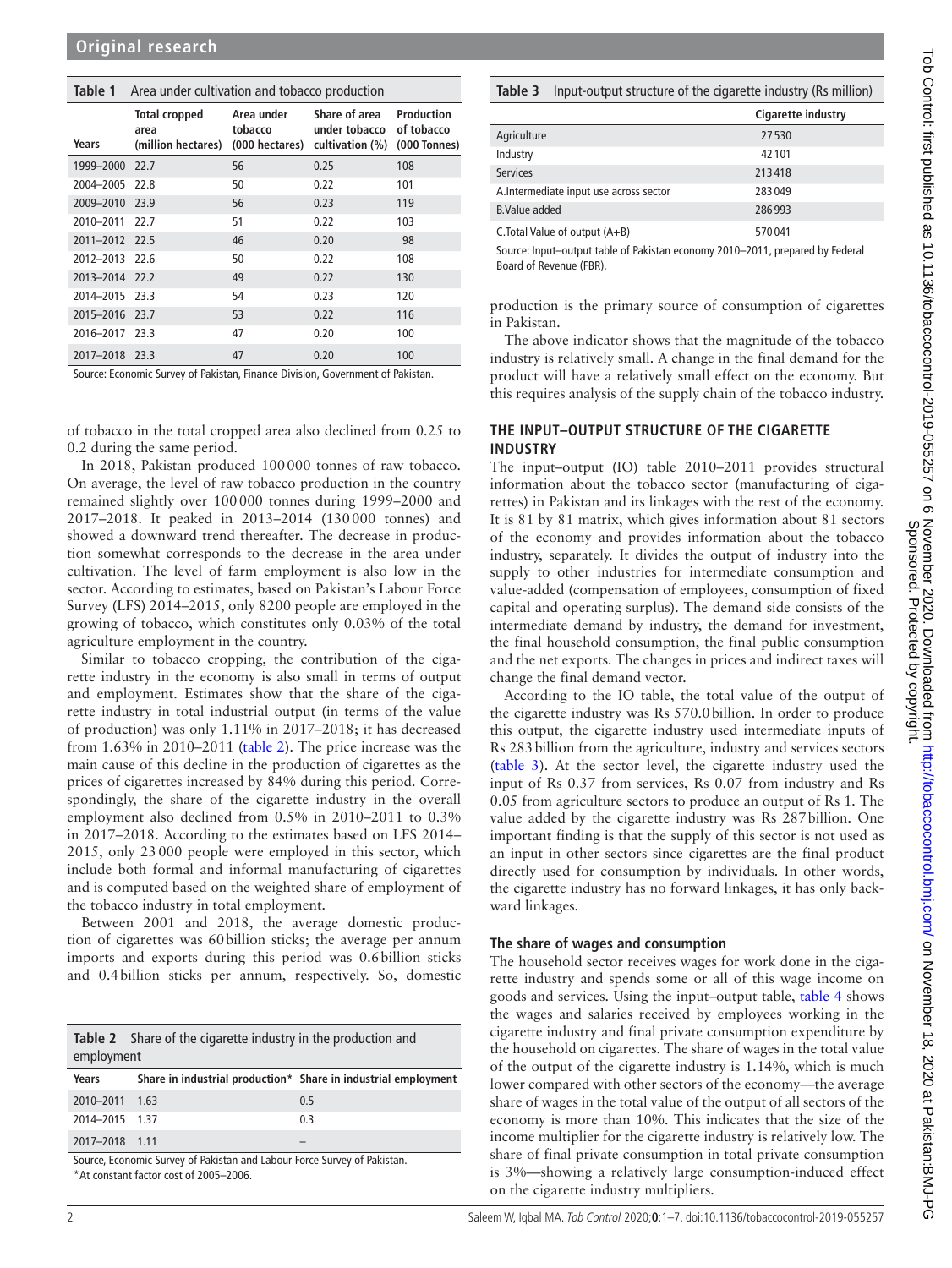<span id="page-2-0"></span>**Table 4** Wage and consumption share for the cigarette industry (Rs million)

| Heads                                            | 2010-2011 value |
|--------------------------------------------------|-----------------|
| Wages and salaries                               | 6495            |
| Total value of output                            | 570041          |
| Share in the total value of output               | 1.14%           |
| Household consumption expenditures on cigarettes | 467825          |
| Total household expenditures                     | 3%              |

Source: Input–output table of Pakistan economy 2010–2011, prepared by Federal Board of Revenue (FBR).

#### **DATA AND THE METHODOLOGY**

Input–output tables provide a detailed dissection of the intermediate transactions in an economy and are, thereby, a means of describing the supply and use of the products of an entire economic system.

We assume an economy divided into n sectors. The ratio of input to output, denoted by aij, is termed as a technical coefficient (it is the flow of input from sector j to sector i, divided by the total output of sector i). In an input-output analysis, a fundamental assumption is that the technical coefficients are assumed to be fixed, that is, inputs are employed in fixed proportions. This implies that input to output ratio is fixed over time and scale of production. The following model shows the general description of the economy:

$$
\left[\begin{array}{ccc} a_{11} & \cdots & a_{1n} \\ \vdots & \ddots & \vdots \\ a_{n1} & \cdots & a_{nn} \end{array}\right]
$$
\n
$$
\left[\begin{array}{c} Y_1 \\ \vdots \\ Y_n \end{array}\right]
$$

Vector X shows the output of each sector. Vector Y shows the final demand for each sector. The coefficients in matrix A show the amount of extra output required from each industry to produce an extra rupee worth of output from a particular industry.

$$
X = (I - A)^{-1} * YA
$$
 (A)

If the inverse  $(I - A)^{-1}$  exists then (A) has a unique solution. Matrix A is known as the direct requirements coefficient*s* matrix and the columnwise sum of technical coefficients will give the direct effect of changes in the final demand and  $\sum_{n=1}^{n} (I - A)^{-1}$ 

gives the Type I output multipliers for j<sup>th</sup> sector. As such,

Type I multiplier = initial effect + direct effect + indirect effect

It is assumed that due to a tax rate of the amount 't' the prices of cigarettes have increased by 'p<sup>\*</sup>,' and the final demand for cigarettes has decreased by Rs 1billion. In other words, the tax rate is increased by such a level that will reduce the final demand for cigarettes by Rs 1billion. This is the initial effect, which is an exogenous shock to the final demand and is shown by D in equation B. in other words, D shows the changes in the final demand of cigarettes and we assumed it to be 1 for cigarette industry and 0 for all other sectors of the economy. *X∗* shows the simulated

impact of changes in final demand on the output of the different sectors of the economy.

$$
X^* = (I - A)^{-1} * D
$$
 (B)

D shows the change in the final demand vector, which is 1 for the tobacco industry and 0 for all other sectors in our case.

The direct effect gives the impact of changes in the final demand of the cigarette manufacturing sector on the demand of inputs required from all other sectors of the economy.

The indirect effect shows the impact of changes in the final demand of cigarettes on the output, income and employment of the sectors which supply inputs to the sectors that supply inputs to the cigarette industry.

Type II multipliers incorporate household behaviour in the model. A new matrix B is created by adding a row that shows sectorwise compensation of employees (wage bill) divided by the total value of output and a column that reflects household final consumption of each industry divided by total household consumption expenditures. To differentiate, we call it matrix B rather than matrix A. In our case, matrix B has an order of 82\*82. This allows for an analysis of the impact of changes in the final demand on the economy after including the household consumption and wages of the employed labour into the model.

Type II multipliers for a sector i is the column sum of  $(I - B)^{-1}$ . The  $(I - B)^{-1}$  has one more column and a row than the  $(I - A)^{-1}$ . The elements of  $(I - B)^{-1}$  are larger than those of the  $(I - A)^{-1}$  because they include extraoutput required to meet the consumption-induced output effects.

Type II multiplier = initial effect + direct effect + indirect sales + induced effect

Consumption-induced effects=type II multiplier – type I multiplier

# **Output multipliers**

The equations 1, 2 and 3 below will have three row vectors T1, T2 and T3:

$$
T1 = \sum_{i=1}^{n} a_{i1}
$$
 (1)

$$
T2 = \sum_{i=1}^{n} (I - A)^{-1}
$$
 (2)

$$
T3 = \sum_{i=1}^{n} (I - B)^{-1}
$$
 (3)

The sum of each column vector of the A matrix will form a new row vector denoted by T1. Similarly, by adding up each column vector of and B\*, we obtain T1, T2, and T3, respectively. Let T1', T2' and T3' be the transposes of T1, T2 and T3. The derivation of the output multipliers and their various multiplier effects is then as follows:

The initial effect is equal to changes in the final demand which in this case is one.

The vector T1 gives the direct effect for each industry/sector. The vector T2 gives the type I multiplier for each industry/ sector.

The vector  $T2 - T1$ —the initial effect matrix will give the indirect effect.

The vector T3 gives the type II multipliers for each industry/ sector.

The vector T3 – T2 gives the consumption-induced effect for each industry/sector.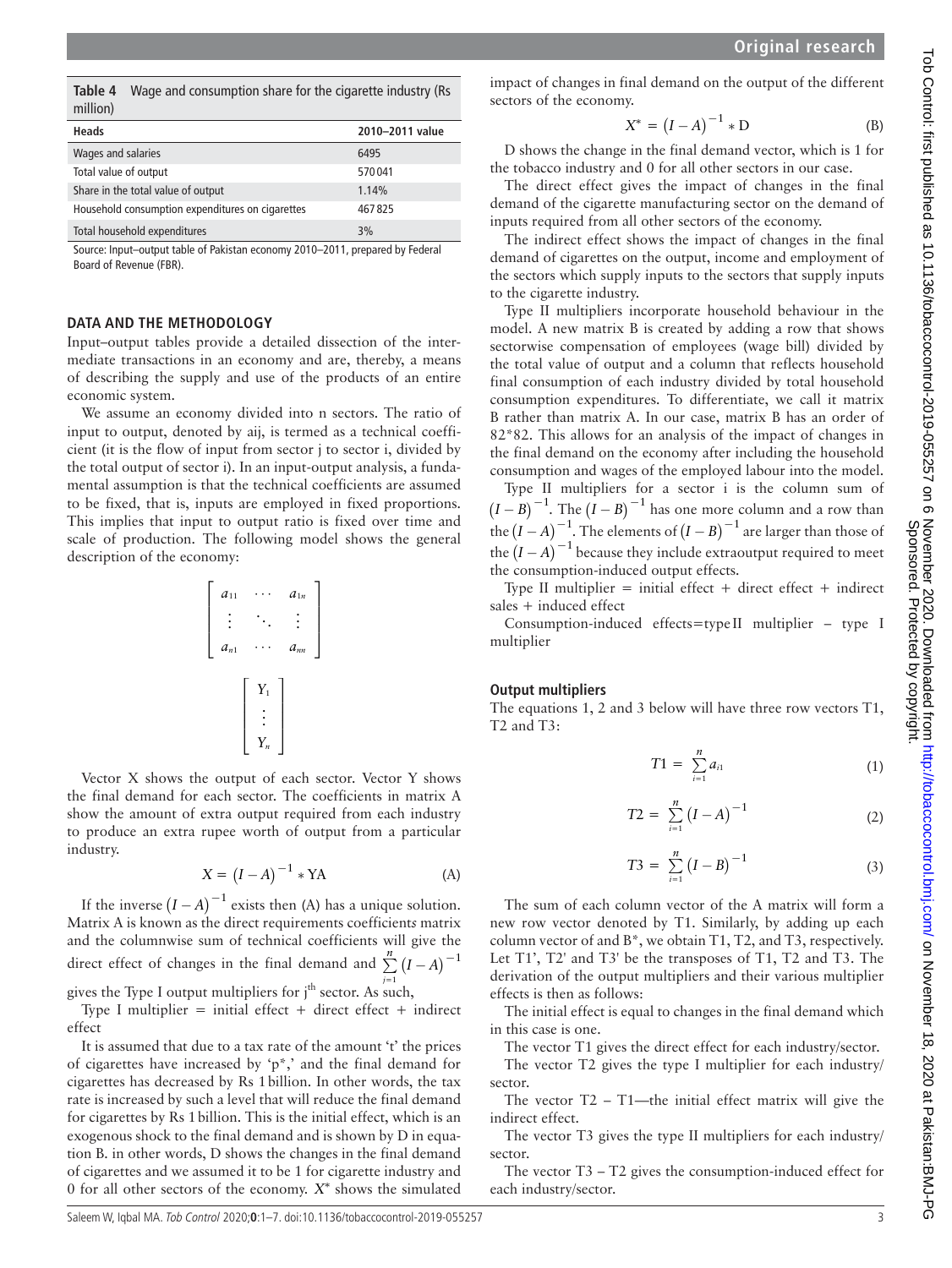#### **Income multipliers**

First, we construct vector h, the vector of household income coefficients, which is obtained by dividing the income generated by households in the form of wages and salaries from each sector by the corresponding sector's total value of output. Here, it is assumed that compensation to employees (wages bill) is received by households, which is their income. The following equations are used to estimate the income multipliers:

The vector h will give the initial income effect for each industry/sector.

The vector h\*T1 will give the direct income effect for each industry/sector.

The vector h\*T2 will give the type I income multipliers for each industry/sector.

The vector  $h^*T2 - h^*T1$  will give the indirect income effect for each industry/sector.

The vector h\*T3 gives the type II income multipliers for each industry/sector.

The vector  $h^*T3 - h^*T2$  gives the consumption induce effect for each industry/sector.

#### **Employment multipliers**

First, vector E is constructed, the vector of employment coefficients, which is obtained by dividing the sector employment by the output of the corresponding sectors. Then, the employment multipliers are derived in a similar way to the income multipliers:

The vector E will give the initial employment effect for each industry/sector.

The vector E\*T1 will give the direct employment effect for each industry/sector.

The vector E\*T2 will give the type I employment multipliers for each industry/sector.

The vector  $E^*T2 - E^*T1$  will give the indirect employment effect for each industry/sector.

The vector E\*T3 gives the type II employment multipliers for each industry/sector.

The vector  $E^*T3 - E^*T2$  gives the consumption-induced effect for each industry/sector.

#### **RESULTS**

This section provides estimates of income, output, and employment multipliers for the cigarette industry in order to measure the macroeconomic impact of changes in tobacco use on different sectors of the economy.

#### **Output multipliers**

We now present the output multiplier effects for changes in demand for the cigarette industry. The output multiplier for the cigarette industry is defined as the total value of production by all industries of the economy required to produce one extra rupee worth of final demand for that industry's output.

To estimate the output multipliers, the first task is to estimate the technical coefficient for cigarette manufacturing, which indicates the direct effect of changes in the production of the cigarette industry on other sectors/industries. As shown earlier, cigarette production used intermediate inputs of Rs 0.5 to produce an output of Rs 1.0, implying that if the final demand of the sector is decreased by Rs 1.0billion, the cigarette industry will reduce its demand for input by Rs 0.5billion from other sectors. [Table](#page-3-0) 5 presents the industrywise breakdown of the direct effect of changes in the output of the cigarette industry on the other sectors. The major sectors with backward linkages to the cigarette industry include trade, paper and printing, tobacco and

<span id="page-3-0"></span>**Table 5** Intermediate inputs used by the cigarette industry (industries with the highest direct effect)

| Industries                          | Value of input<br>(Rs million) | Direct effect<br>(Value of Input/total<br>value of the output of<br>the cigarette industry) |
|-------------------------------------|--------------------------------|---------------------------------------------------------------------------------------------|
| Trade                               | 188358                         | 0.330                                                                                       |
| Paper and printing                  | 38240                          | 0.067                                                                                       |
| Tobacco                             | 27343                          | 0.048                                                                                       |
| Road                                | 20664                          | 0.036                                                                                       |
| Other chemicals                     | 1878                           | 0.003                                                                                       |
| Railway                             | 1861                           | 0.003                                                                                       |
| Insurance                           | 1565                           | 0.003                                                                                       |
| Electricity, water works and supply | 866                            | 0.002                                                                                       |
| Refined petroleum                   | 402                            | 0.001                                                                                       |
| Other sectors                       | 1872                           | 0.003                                                                                       |
| Direct effect                       | 283049                         | 0.50                                                                                        |

Source: Input–output table of Pakistan economy 2010–2011, prepared by Federal Board of Revenue (FBR).

roads. These four sectors would absorb 97% of the total direct effect, with the trade sector being the largest. The trade sector includes wholesale and retail trade which is a major economic activity involving purchasing inputs and selling the final output; paper and printing is the second-largest input supplier as the paper is used as a major input in packing and wrapping of cigarettes. Raw tobacco is also an important input for cigarettes, and finally, transport is a major input for supplying these inputs to the cigarette industry and supplying final products in the market.

The indirect effect shows the impact on the sectors which supply inputs to the input-supplying sector of the cigarette industry. The indirect effect is estimated to be 0.41.

[Table](#page-3-1) 6 provides the estimates of type I (simple) output multiplier and type II (total) output multiplier. The simple multiplier does not include the changes in output due to changes in consumption and wages. Accordingly, the value of the simple multiplier (1.91) indicates that a Rs 1.0billion decrease in final demand for cigarettes will reduce the output of the economy by Rs 1.9billion.

Consumption expenditure by households also leads to additional demand (or output) in the economy. This induced production of extra goods and services is referred to as the consumption-induced effect. The total multipliers are calculated considering the initial effects, the production-induced effects and the consumption-induced effects. The total output multiplier for the 'cigarette industry' in Pakistan is estimated to be 2.90. This implies that an additional output of Rs 2.9 is required from all industries to satisfy an increased consumption of Rs

<span id="page-3-1"></span>

| Output multipliers for the cigarette industry of Pakistan<br>Table 6                                     |                    |  |
|----------------------------------------------------------------------------------------------------------|--------------------|--|
| Type of multipliers                                                                                      | Cigarette industry |  |
| A.Initial effect                                                                                         | 1.000              |  |
| <b>B.Direct effect</b>                                                                                   | 0.50               |  |
| C.Indirect effect                                                                                        | 0.41               |  |
| D. Type I (simple)                                                                                       | 1.91               |  |
| E.Consumption-induced effect (F-D)                                                                       | 0.99               |  |
| F. Type II (total) multiplier                                                                            | 2.90               |  |
| Source: Input-output table of Pakistan economy 2010-2011, prepared by Federal<br>Board of Revenue (FBR). |                    |  |

4 Saleem W, Iqbal MA. Tob Control 2020;**0**:1–7. doi:10.1136/tobaccocontrol-2019-055257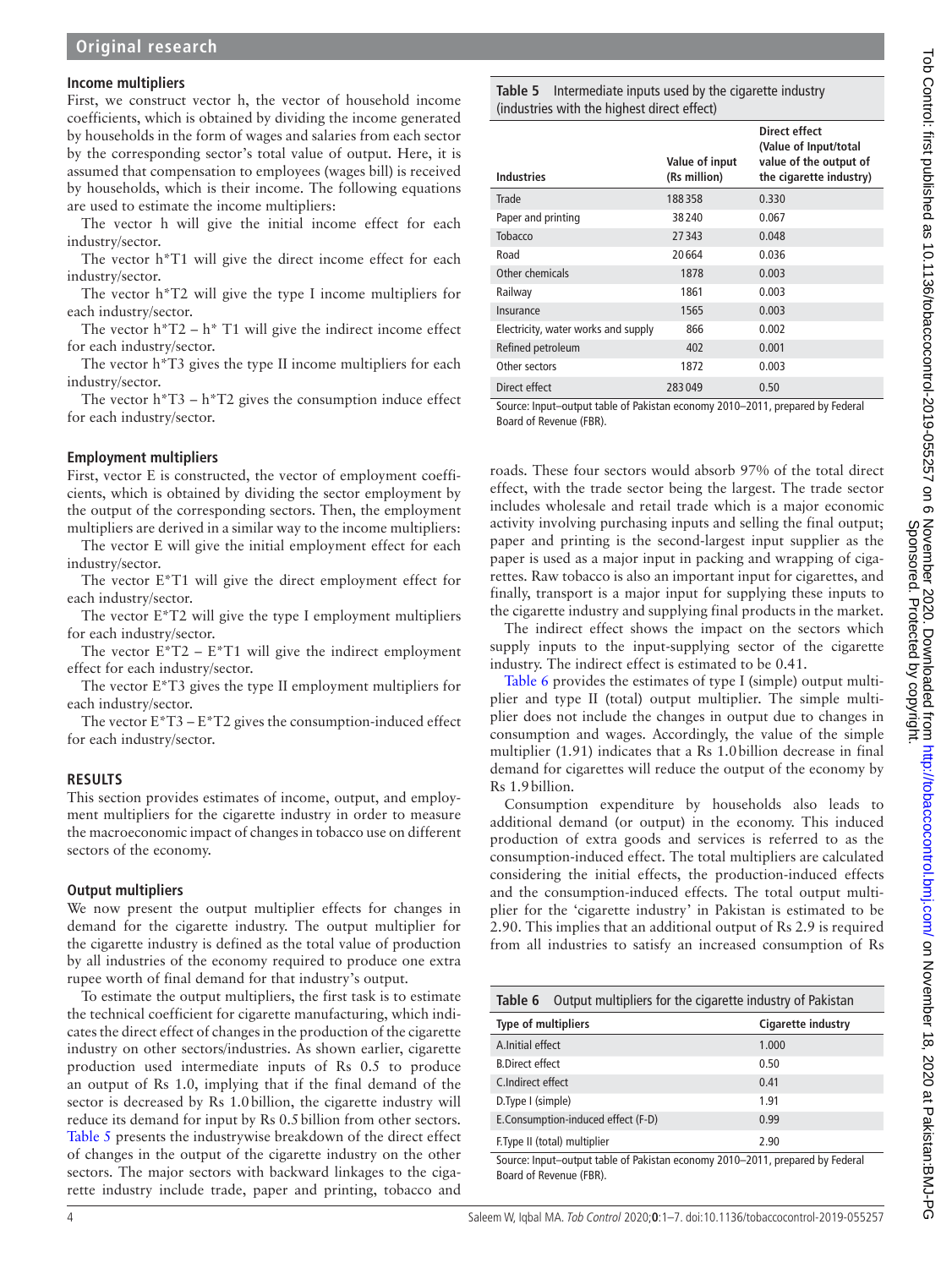<span id="page-4-0"></span>

| Income multipliers for cigarette industry<br>Table 7         |                    |
|--------------------------------------------------------------|--------------------|
| <b>Type of multipliers</b>                                   | Cigarette industry |
| A.Initial effect (share of wages % of total value of output) | 0.008              |
| <b>B.Direct effect</b>                                       | 0.065              |
| C.Indirect effect                                            | 0.146              |
| D.Simple multiplier                                          | 0.167              |
| E.Consumption-induced effect (F-C)                           | 0.217              |
| F. Total multiplier                                          | 0.385              |

1.0 in the cigarette industry, as well as to satisfy the additional demand generated by the increased wages, salaries and supplements resulting from all increased output. In other words, the output of the economy will decrease by Rs 2.9billion due to a reduction of Rs 1.0billion in the final demand for cigarettes.

It is important to note that the magnitude of the output multiplier of the cigarette industry is on the smaller side compared with other sectors of the economy. For instance, the magnitude of multipliers of the top five sectors ranges between 5.37 and 8.59, which include beverages, cooking oil, fuel, sugar, and construction. The bottom five sectors are insurance, slaughtering, pulses, retail trade, and housing where the size of multipliers lies between 2.35 and 2.57.

#### **Income multipliers**

The wage income multiplier is defined as the change in the total value of income from wages, salaries and supplements due to change in the final demand for the output of an industry. As mentioned earlier, the share of wages and salaries in the cigarette industry is 1.14% of the total value of the output of the cigarette industry ([table](#page-2-0) 4), implying that a change in final demand would lead to a small wage income effect.

Estimates for type I and type II wage income multipliers for the cigarette industry in Pakistan are presented in [table](#page-4-0) 7. The results show that a reduction of Rs1.0billion in the final demand for cigarettes will have an initial effect of Rs 0.008 billion on the income of the people employed in the cigarette industry. The sectors which directly supply inputs to the cigarette industry will decrease the demand for labour and their wage bill will be reduced by Rs 0.065billion (direct effect). The wage bill of the sectors that supply inputs to the input-supplying sector of the tobacco industry will be reduced by Rs 0.15billion (indirect effect). The simple wage income multiplier shows that the wage income in the economy will decline by Rs 0.167billion. Subsequently, this decrease in the income level will lead to lower consumption expenditure. The estimates show that due to a decrease in final demand, the consumption-induced effect on income will be Rs 0.217billion.

Finally, the value of the total wage income multiplier (0.385) implies that due to a decrease of Rs 1.0billion in the final demand of cigarettes, the income level in the economy will decline by Rs

<span id="page-4-1"></span>

| Table 8<br>Employment coefficient |                               |                                  |                                                     |
|-----------------------------------|-------------------------------|----------------------------------|-----------------------------------------------------|
|                                   | Output<br>(Billion Rs)<br>(A) | People<br>employed<br>(000's(B)) | <b>Employment</b><br>Coefficient<br>$C = B/A$ *1000 |
| Agriculture                       | 5658                          | 19301                            | 3411                                                |
| Food products                     | 2960                          | 699                              | 236                                                 |
| Cigarettes                        | 570                           | 31                               | 54                                                  |
| <b>Textiles</b>                   | 2269                          | 1008                             | 444                                                 |
| Paper and printing                | 366                           | 165                              | 450                                                 |

<span id="page-4-2"></span>**Table 9** Employment multipliers for the cigarette industry (to produce an output of RS 1 billion)

| <b>Type of multipliers</b>                | Cigarette industry |
|-------------------------------------------|--------------------|
| A.Initial effect (employment coefficient) | 54                 |
| <b>B.Direct effect</b>                    | 27                 |
| C.Indirect effect                         | 21                 |
| D. Simple Multiplier (type I multiplier)  | 101                |
| E.Consumption-induced effect (F-D)        | 20                 |
| F. Total Multiplier (type II multipliers) | 171                |

0.385billion. Thus, the impact of the wage income multiplier is very small compared with the other sectors of the economy.

#### **Employment multipliers**

Employment multipliers measure the effect on employment of one-unit change in the final demand for cigarettes. The first step is to estimate the employment coefficient for all the sectors included in the input–output table, which are calculated by dividing the number of employed persons in a given industry by the total value of the output of that industry. [Table](#page-4-1) 8 gives the employment coefficients of a few sectors



<span id="page-4-3"></span>

Saleem W, Iqbal MA. Tob Control 2020;**0**:1–7. doi:10.1136/tobaccocontrol-2019-055257 5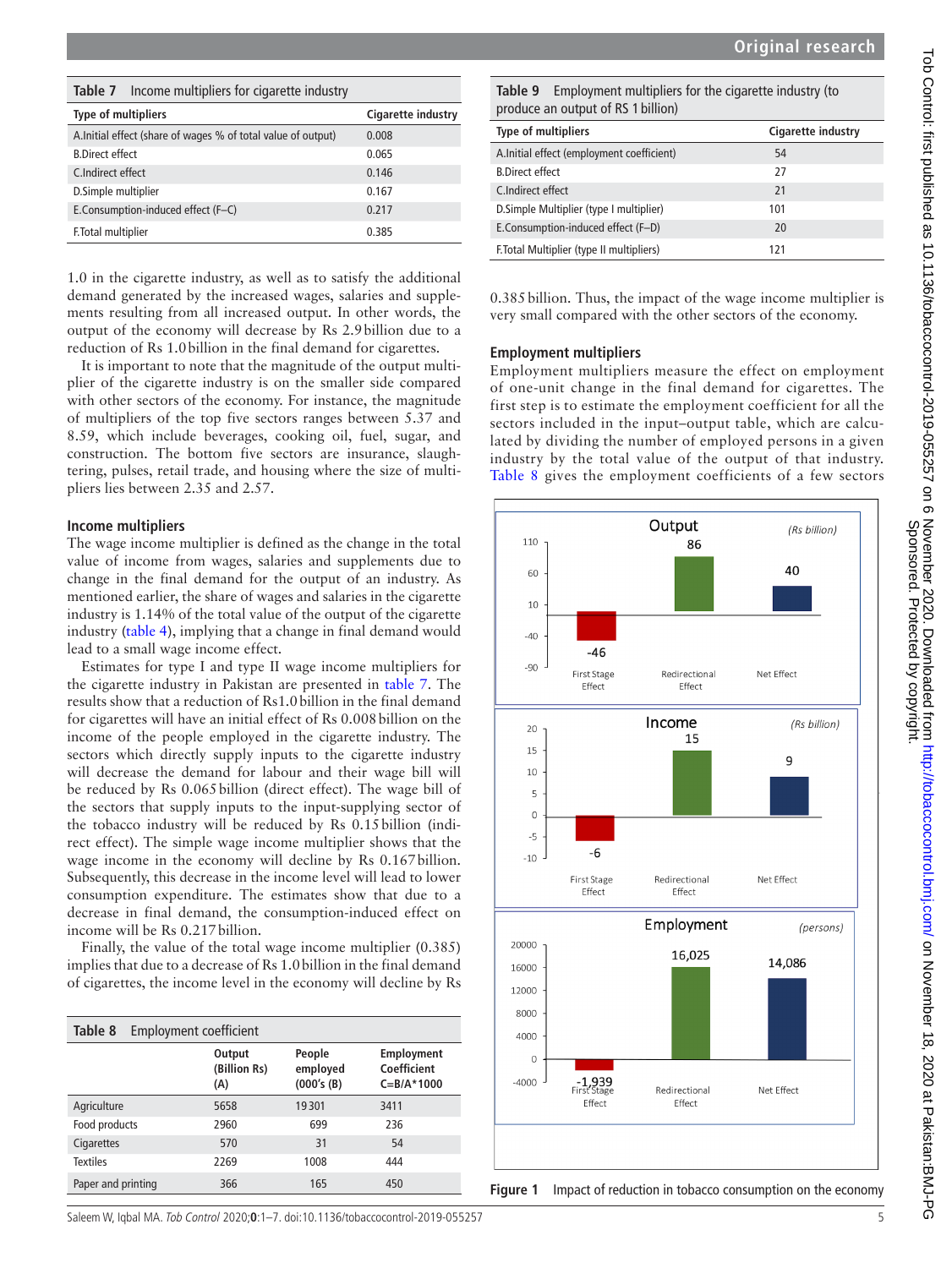# **Original research**

for comparison. The employment coefficient shows that if the output of the cigarette industry decreases by Rs 1 billion, employment in this sector will decrease by 54 persons. It is evident that the employment effect in the cigarette industry is the lowest among all other sectors of the economy since it is not a labor-intensive sector.

The effect based on the employment coefficient can be seen as the initial effect [\(table](#page-4-2) 9). Further, the direct effect and indirect effect are estimated to be 27 and 21, respectively. Thus, the simple employment multiplier shows that the overall employment will be reduced by 101 persons. Finally, after adjusting for the consumption-induced effect, the value of the total employment multiplier indicates that due to the Rs 1billion decrease in the final demand of cigarettes, the total employment loss to the economy would only be 121 persons.

# **Simulation: expenditure switching from tobacco to food items**

The reduction in cigarette consumption would allow individuals to spend their savings on other commodities depending on their consumption preferences. While the analysis of consumption elasticities is beyond the scope of the study, we developed a scenario to simulate the macroeconomic impact of a tobacco-free economy. This simulation is based on the following assumptions:

Based on the latest estimates of price elasticity of demand,<sup>[6](#page-6-4)</sup> the analysis shows that a 10% increase in price will lead to an 11% reduction in cigarette consumption. Given the total estimated expenditure of Rs 150billion on cigarettes, this would translate into a household saving of Rs 16billion in a year, due to a reduction in consumption expenditure on tobacco products. We conducted a simulation exercise with the assumption that individuals would spend 50% of the saved income (from reduced tobacco use) on food-related products and 50% on the education of their children. To compute the redirectional impact of tobacco use we used food and education multipliers. The results show that a Rs 16billion reduction in consumer expenditure on cigarettes will lead to a net increase of Rs 40billion in the output of the economy. Initially, reducing tobacco consumption will reduce the output of the economy by Rs 46billion due to a reduction in cigarette industry production. But consumers will spend the money that they saved from not using tobacco on other goods and services. This will lead to an increase in output by Rs 86billion. Therefore, the net effect would be a Rs 40billion increase in output. Similarly, the effects on income and employment are also positive (see [figure](#page-4-3) 1).

One of the limitations of the study is that it assumes a 100% redirectional impact of tobacco use. It treats tobacco taxes and prices exogenously. This is a general limitation of the IO model, which can be addressed by using a computational general equilibrium model, but the latter requires an updated social accounting matrix (SAM). Unfortunately, the latest available SAM of Pakistan is outdated and it does not provide information about the tobacco industry separately.<sup>[11](#page-6-5)</sup>

#### **CONCLUSIONS AND POLICY IMPLICATIONS**

The findings show a small contribution of the tobacco sector into the national economy of Pakistan. For instance, despite being one of the largest tobacco-growing countries, tobacco is not a major crop in Pakistan and accounts for less than half of a percent of the total value of agricultural produce and only 0.2% of the total area under cultivation. Likewise, the cigarette

industry is not a major contributor in the manufacturing sector and Gross Domestic Product (GDP), with a 1% share in total value added of large-scale manufacturing and less than a half per cent in industrial employment.

The macroeconomic impacts of reducing cigarette consumption were looked into by tracing out backward and forward linkages. The estimates of gross output, income, and employment multipliers based on the input-output table for the cigarette industry have relatively small magnitudes. This implies that changes in consumption of cigarettes will generate relatively small impacts on the other sectors of the economy in general and on the overall economy. Reduction in tobacco consumption will lead to initial losses to the economy but there will be considerable gains in output, employment and income if expenditures are redirected to other sectors with high multipliers.

These findings are in contradiction to the tobacco industry's claim that a decline in consumption of cigarettes leads to a huge loss in output, employment and income of the people working in the tobacco sector and allied activities. Therefore, the findings suggest adopting policies to reduce tobacco use will not have any significant impact on the economy.

### **What this paper adds**

# **What is already known on this subject**

► The increase in prices leads to a reduction in the consumption of tobacco, but we do not know how they affect the output, income and employment in the other sectors related to the tobacco sector.

#### **What this paper adds**

- ► This study estimates the changes in output, income and employment resulting from changes in tobacco use.
- ► The cigarette industry has a small contribution in terms of its share in the economy.
- ► Reduction in tobacco consumption will lead to initial losses to the economy, but there will be considerable gains in output, employment and income if expenditures are redirected to other sectors.

**Contributors** This article is based on research report entitled 'Macroeconomic Impacts of Tobacco Use in Pakistan'. The authors are Research Associate and DMD, respectively, at the Social Policy and Development Centre (SPDC).

**Funding** SPDC is funded by the University of Illinois at Chicago's (UIC) Institute for Health Research and Policy to conduct economic research on tobacco taxation in Pakistan. UIC is a core partner of the Bloomberg Philanthropies' Initiative to Reduce Tobacco Use.

**Disclaimer** The views expressed in this document cannot be attributed to, nor do they represent, the views of UIC, the Institute for Health Research and Policy, or Bloomberg Philanthropies.

**Competing interests** None declared.

**Patient consent for publication** Not required.

**Provenance and peer review** Not commissioned; externally peer reviewed.

**Data availability statement** Data are available on reasonable request. the study uses input output table for Pakistan economy, these are developed by Federal Board of Revenue, Government of Pakistan.

#### **ORCID iD**

Wasim Saleem <http://orcid.org/0000-0002-9511-7628>

#### **REFERENCES**

<span id="page-5-0"></span>1 The Nation. Alarming number of tobacco users in Pakistan: report the nation, 2018. Available: [https://nation.com.pk/19-Apr-2018/alarming-number-of-tobacco-users-in](https://nation.com.pk/19-Apr-2018/alarming-number-of-tobacco-users-in-pakistan-report)[pakistan-report](https://nation.com.pk/19-Apr-2018/alarming-number-of-tobacco-users-in-pakistan-report)